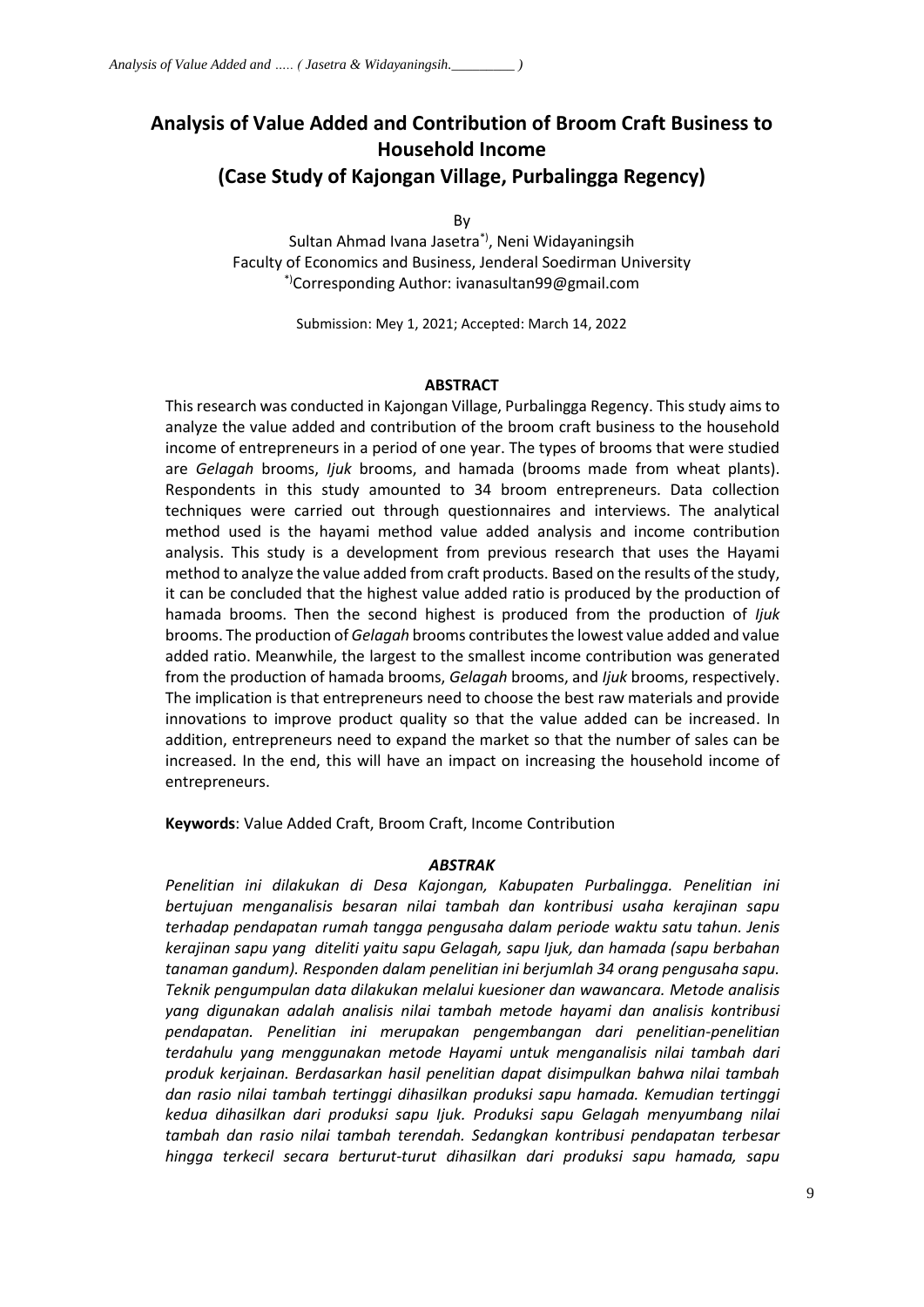*Gelagah, dan sapu Ijuk. Implikasinya adalah pengusaha perlu memilih bahan baku dengan kualitas terbaik dan melakukan inovasi untuk meningkatkan kualitas produksi sehingga nilai tambah dapat ditingkatkan. Selain itu pengusaha perlu memperluas pasar agar jumlah penjualan meningkat. pada akhirnya hal tersebut dapat berdampak pada peningkatan pendapatan rumah tangga pengusaha.*

*Kata kunci: Nilai Tambah Kerajinan, Kerajinan Sapu, Kontribusi Pendapatan*

# **INTRODUCTION**

The existence of Micro, Small, Medium Enterprises (MSMEs) in Indonesia has an increasingly important role in the process of national economic development. The existence of MSMEs is considered a source of employment and the main driver in regional economic development in rural areas. As the largest business actor, then having a contribution to high employment, the formation of gross domestic product, and the creation of fixed capital or investment shows that the role of MSMEs in the Indonesian economy is very important (Ministry of Cooperatives and MSMEs, 2015).

According to data from the Central Statistics Agency (BPS) in 2016, there were a total of 26,263,649 units of non-agricultural MSMEs. Non-agriculture MSMEs play a big role in the Indonesian economy (indrajoto, 2018). The sector provides business fields so that it can absorb labor (kapantow, 2017)*.* The following is data on the distribution of non-agricultural SMEs in Indonesia in 2016:

| Table 1. Distribution of Non-Agricultural SMEs in 2016 |                                              |              |                        |  |
|--------------------------------------------------------|----------------------------------------------|--------------|------------------------|--|
| No                                                     | Line of Bussines                             | Total (Unit) | Distribution (Percent) |  |
| 1                                                      | provision of accommodation, foods and drinks | 4,446,436    | 16.93                  |  |
|                                                        | Wholesale and retail trade                   | 12,152,190   | 46.27                  |  |
| 3                                                      | Processing industry                          | 4,372,898    | 16.65                  |  |
| 4                                                      | Freight and warehousing                      | 1,302,677    | 4.96                   |  |
| 5                                                      | Other business fields                        | 3,989,448    | 15.19                  |  |
| Total                                                  |                                              | 26,263,649   | 100.00                 |  |

Source: BPS, 2016

Table 1 is BPS data on the 2016 economic census related to the distribution of non-agricultural SMEs. Based on the table above, the distribution of wholesale and retail trade is the business sector with the largest distribution level, followed by the business of providing accommodation and providing food and drink. Then the business sector with the third largest distribution is the processing industry, which is one of the business sectors that contributes quite a lot to state revenue.

The processing industry is one of the business fields with extraordinary potential because it can generate value added. According to BPS (2020), the processing industry is an economic activity in the form of changing a basic good mechanically, chemically, or by hand (non-machine) so that it becomes finished/semi-finished goods and/or goods that have less value into higher value, and are closer to the end user. In Indonesia, the wood and woven craft sector also have a reasonably large distribution, namely 19.9 percent of all business units (BPS, 2016).

In Central Java Province, the processing industry has the largest contribution to the regional economy with a value of IDR 308.82 trillion or 34.42% of the total GRDP (BPS, 2018). The contribution of the manufacturing sector has made Central Java's economic growth surpass the national economic growth. A large number of processing industries show that private investment in Central Java is quite good. According to Jamaliah (2015), the number of private investments will have a positive impact in the form of an increase in the number of outputs and employment opportunities. The following is the distribution data of the processing industry and the number of workers in the processing industry in Central Java: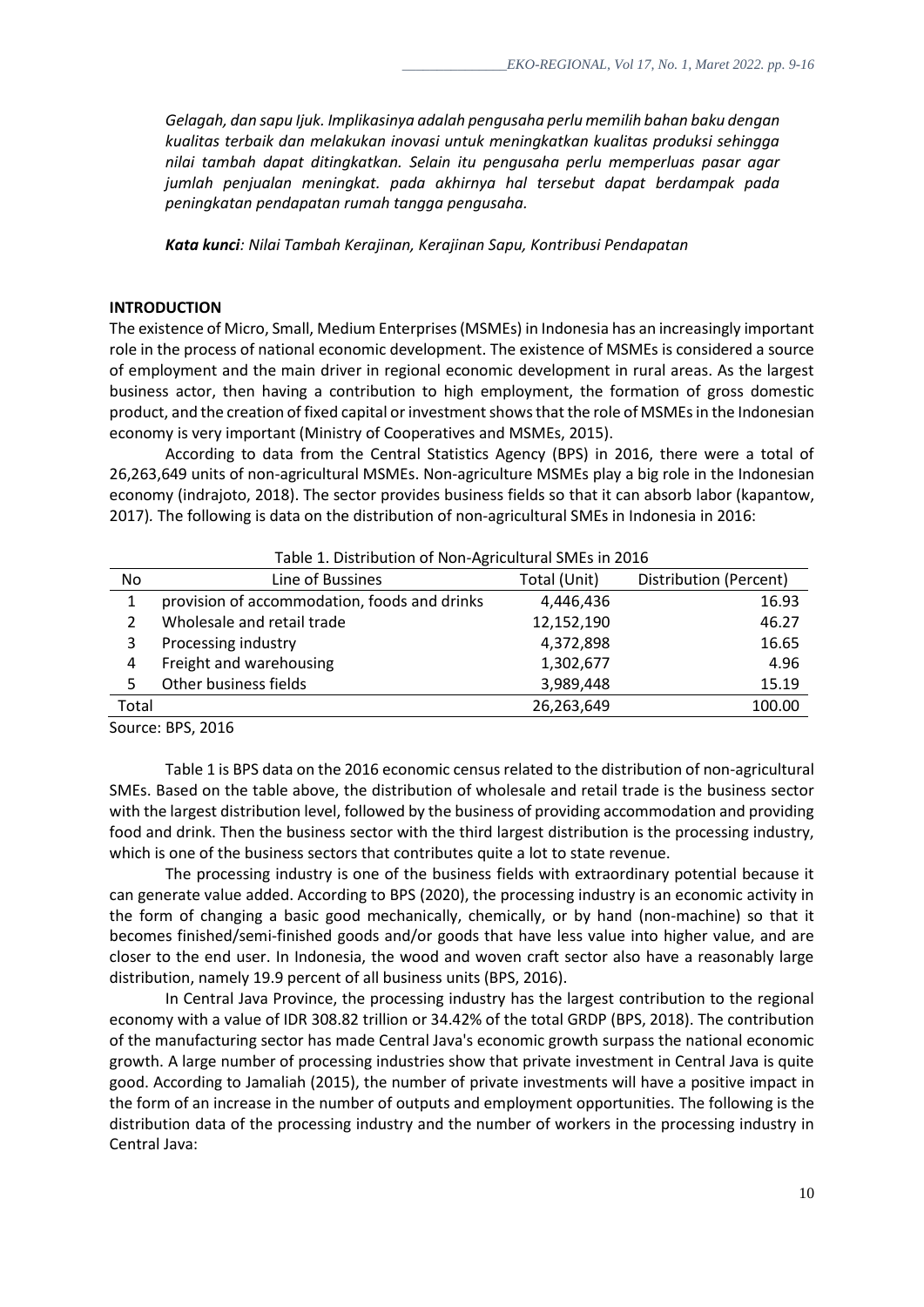| No. | Regency/City          | Unit      |           |
|-----|-----------------------|-----------|-----------|
| 1   | Kebumen               | 66,552    | 135,307   |
| 2   | <b>Banyumas</b>       | 63,118    | 133,183   |
| 3   | Purbalingga           | 55,667    | 142,797   |
| 4   | Jepara                | 54,948    | 167,516   |
| 5   | Cilacap               | 54,648    | 115,586   |
| 6   | Kabupaten/Others City | 726,398   | 2,447,728 |
|     | Total                 | 1,021,331 | 3,142,117 |

Table 2. Distribution of Processing Industries in Central Java

Source: BPS, 2016

Table 2 is data on five districts/cities with the highest number of processing industries in Central Java. Although Kebumen is the district with the most significant number of processing industries in Central Java, Jepara Regency absorbs the most labor from the processing industry.

Purbalingga Regency is one of the regencies in Central Java with many potential industries. This district is directly adjacent to Banyumas Regency, Pemalang Regency, and Banjarnegara Regency (BPS, 2017). According to the BPS report (2020), the population of Purbalingga reaches 998,561 people. Purbalingga is famous for its worldwide industry, namely the wig and exhaust industry. The processing industry, which is also commonly found in Purbalingga is the handicraft industry. The famous handicraft industry is the broom industry in Kajongan Village, Bojongsari District.

The broom craft business in Kajongan Village has existed since 1969 by producing various products, and the most famous is the Hamada broom which is exported to Japan. The number of broom craft entrepreneurs in Kajongan Village is 37 entrepreneurs (Kajongan Village Government, 2020). An entrepreneur is a person who runs a broom craft production business by empowering the surrounding community as labor. At the same time, the workforce in this case is the broom craftsmen.

According to Amalia (2020), the amount of production in the broom industry of Kajongan Village from 2017-2019 has continuously increased. Even in 2019, the total production of brooms reached 84,000 units. The resulting broom products are then exported to several countries. The country that is subscribed to the export of products from the broom craft center in Kajongan Village is Japan. As for the domestic market, demand comes from various big cities such as Bandung, Bali, Yogyakarta, and other cities.

Broom entrepreneurs in Kajongan Village use reed grass, wheat stalks (hamada broom), and palm fiber to become brooms that have attractiveness and generate value added. Like other processing industries, the broom craft industry in Kajongan Village also generates value added. The value added is obtained from the use of materials such as reed grass, wheat stems, and palm fibers which were originally less valuable and less useful. This change in value will later become income for entrepreneurs and broom craft workers in Kajongan Village. The existence of a broom industry in Kajongan Village has a great influence. This is because this broom craft is known as a source of household income, both for people who are entrepreneurs of broom crafts, workers, and other related parties. However, many of the broom entrepreneurs do not know the amount of value added and its contribution to their household income. Therefore, this study aims to analyze the value added and contribution of the broom craft business made from reed, palm fiber, and wheat plants to the household income of broom entrepreneurs.

# **METHODS**

This research is included in the type of quantitative research because it uses primary data regarding the value added, profit, and contribution to income. According to the Kajongan Village Government (2020), the broom craft entrepreneurs in Kajongan Village, Purbalingga Regency (2020) only number 37 people, so they do not need samples because the numbers are not too many. The respondents who will be studied are 34 people because there are three entrepreneurs who are no longer actively running a broom production business. Data was collected through questionnaires and interviews.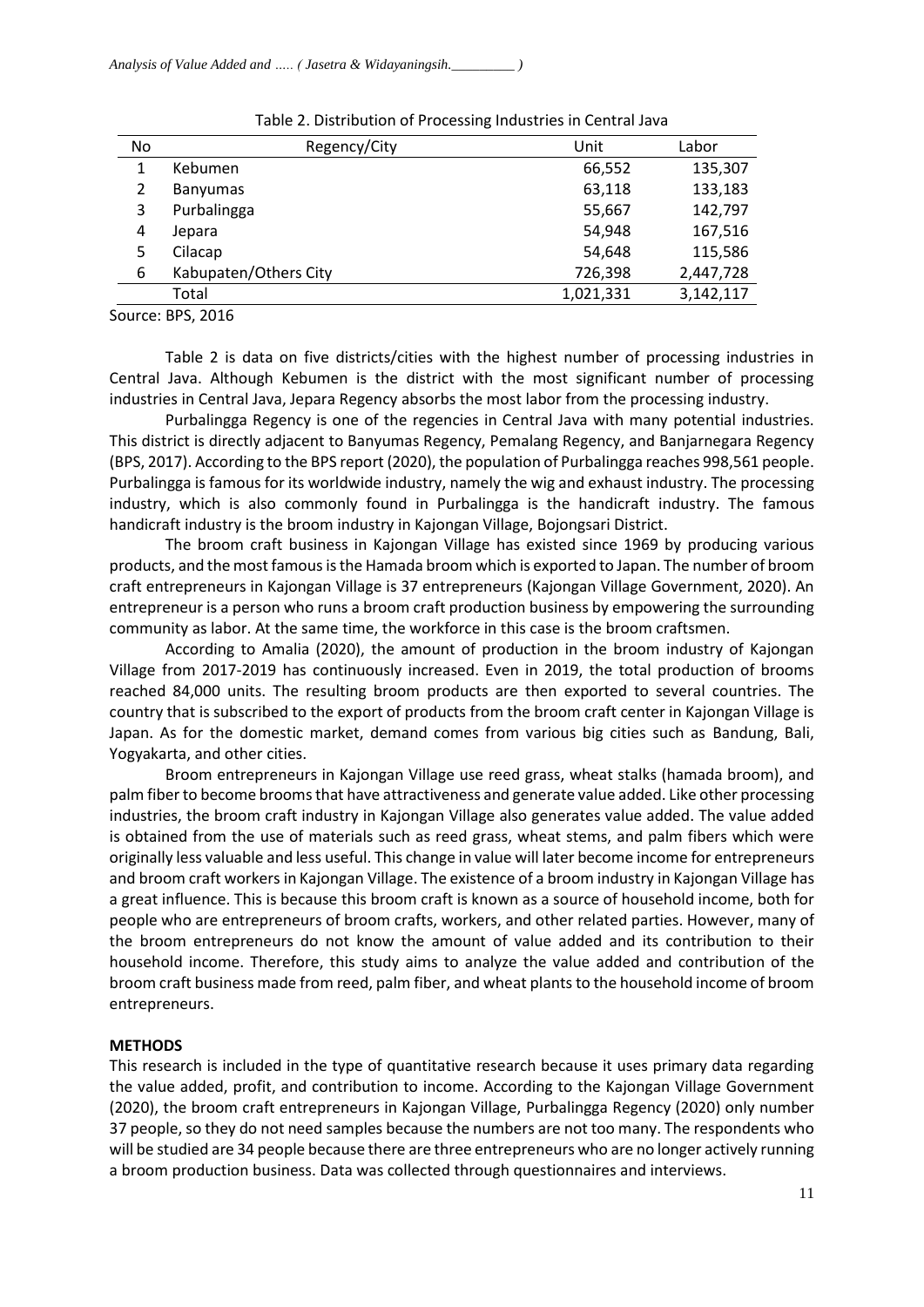The analytical method used in this research is the value added analysis of the hayami method and the income contribution analysis. Both calculations are based on the average value of each type of broom, and all respondents based on the type of broom are produced within a period of one year. The following is a calculation framework in finding the value added of the hayami method according to Sudiyono (2004:153)

| Table 3. Framework for Calculation of Value Added by the Hayami Method (For the Business of Hamada |  |
|----------------------------------------------------------------------------------------------------|--|
| Broom, Gelagah Broom, and ljuk Broom)                                                              |  |

| No.          | Output, Input, Price                   | Formula          |  |  |  |
|--------------|----------------------------------------|------------------|--|--|--|
| $\mathbf{1}$ | Production output (units/period)       | A                |  |  |  |
| 2            | Raw material (kg/period)               | B                |  |  |  |
| 3            | Labor (HOK/period)                     | C                |  |  |  |
| 4            | <b>Conversion factor</b>               | $A/B=M$          |  |  |  |
| 5            | Labor coefficient<br>$C/B=N$           |                  |  |  |  |
| 6            | Product Price (Rp/unit)                | D                |  |  |  |
| 7            | The average wage (Rp)<br>E             |                  |  |  |  |
|              | Income                                 |                  |  |  |  |
| 8            | Price of raw materials (Rp/kg)         | F                |  |  |  |
| 9            | Price of additional materials (Rp)     | G                |  |  |  |
| 10           | Product value (Rp/kg)                  | $K = M \times D$ |  |  |  |
| 11           | a. Value added (Rp/kg)                 | $L = K - F - G$  |  |  |  |
|              | b. Value added ratio (%)               | $H = (L/K)$      |  |  |  |
| 12           | a. Direct labor reward (Rp/kg)         | $P = N \times E$ |  |  |  |
|              | b. Direct labor reward ratio (%)       | $Q=(P/L)$        |  |  |  |
| 13           | a. Profit (Rp/kg)                      | $R = L - P$      |  |  |  |
|              | b. Profit rate (%)                     | $I=(R/L)$        |  |  |  |
|              | Remuneration for factors of production |                  |  |  |  |
| 14           | Margin (Rp/kg)                         | $S = K - F$      |  |  |  |
|              | a. Direct labor income (%)             | $T = (P/S)$      |  |  |  |
|              | b. Other input contribution (%)        | $U=(G/S)$        |  |  |  |
|              | C. Entrepreneur's profit (%)           | $V = (R/S)$      |  |  |  |

Source: Sudiyono (2004:153)

In calculating the value added, the unit used for raw materials is kilograms. At the same time, the unit for the product is the unit. The data obtained is the average data of each type of broom and all respondents based on the products they produce. Then to analyze the contribution of income from the broom craft business using the following formula:

#### $\mathcal{L}$  ontribution  $=$ **Business Income**  $\overline{T}$ otal Income (Households Income) x $100\%$

Based on the income contribution formula, before it can be calculated, it is necessary to have information on business income and non-business income from entrepreneurs. Operating income is obtained from the reduction between total revenue and costs in the production of brooms. The data obtained is the average data of each type of broom and all respondents based on the products they produce.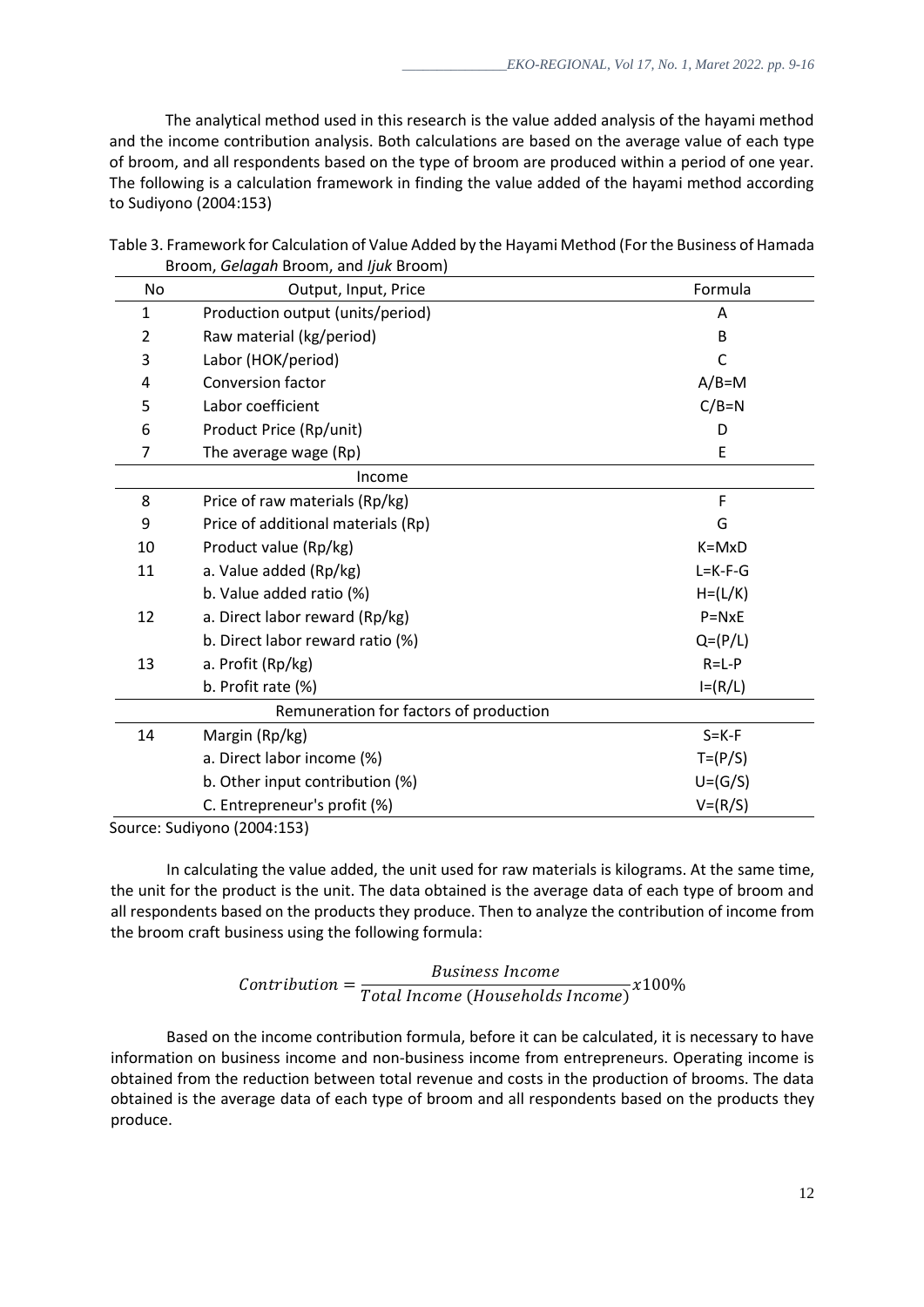# **RESULTS AND DISCUSSIONS**

Purbalingga is known for its industrial products, namely Sawangan Village which many exhaust manufacturers meet. Then Karangbanjar Village which produces hair product such as wigs and false eyelashes. In addition, there is Kajongan Village which is famous as a broom production center in Purbalingga Regency. As is the case with the production from Sawangan and Karangbanjar Villages, Broom products in Kajongan Village have also penetrated foreign markets. Many broom products are sent to Japan and Korea. So that it is interesting to research, and Kajongan Village is the location of this research.

Kajongan Village is a village in Bojongsari District, Purbalingga Regency, which is about 4 kilometers from the capital city of Purbalingga Regency. Kajongan Village is bordered by Bojongsari Village to the north, Karangbanjar Village to the north, Brobot Village to the south, and Gembong Village to the east. It covers an area of 197 hectares consisting of settlements, agricultural land, and others.

According to data from the Kajongan Village government in 2019, the total population of Kajongan Village is 5,642 people, consisting of 2,835 males and 2,807 females. A total of 1,756 inhabitants of Kajongan Village are classified as poor people. The majority of the population works in the agricultural sector, which includes farmers, farm laborers, ranchers, and fisheries. The number of people working in this sector is 816 people. Then there are 503 people who work as private employees, 129 people as construction workers, and 124 people as craftsmen. The majority of these craftsmen produce cleaning tools, especially brooms. Respondents in this study were broom entrepreneurs made from reeds, fibers, and wheat in Kajongan Village, Purbalingga Regency. The following is the grouping of respondents based on age:

| No<br>Age (year) |       | Total (People) | - 7 - 9 -<br>Percentage (Percent) |
|------------------|-------|----------------|-----------------------------------|
|                  | 28-35 |                | 15                                |
|                  | 36-43 | 15             | 44                                |
|                  | 44-51 |                | 21                                |
|                  | 52-59 |                |                                   |
|                  | 60-67 |                | 6                                 |
| 6                | 68-75 |                | 9                                 |
|                  | 76-83 |                |                                   |
| Total            |       | 34             | 100                               |

Table 4. Characteristics of Respondents by Age

Source: Primary data (processed), 2021

Based on the table above, the majority of respondents are in the 36-43 age group. Although this age group is classified as productive age, it is considered a young age. The youngest respondent is 28 years old, while the oldest is 81 years old. Meanwhile, if the respondents are grouped based on education level, it is as follows:

| <b>Education Level</b>   | Number (People) | Presentation (Percent) |  |  |
|--------------------------|-----------------|------------------------|--|--|
| <b>Elementary School</b> | 15              | 44                     |  |  |
| Junior High School       |                 | 35                     |  |  |
| Senior High School       |                 |                        |  |  |
| Total                    | 34              | 100                    |  |  |

Table 5. Characteristics of Respondents Based on Education Level

Sumber: Primary data (processed), 2021

Based on Table 5 above, respondents are dominated by entrepreneurs with the last elementary school education level. At the same time, the level of Senior high school education is the least. There is not a single broom entrepreneur with a bachelor's last education level. It means the level of education is relatively low.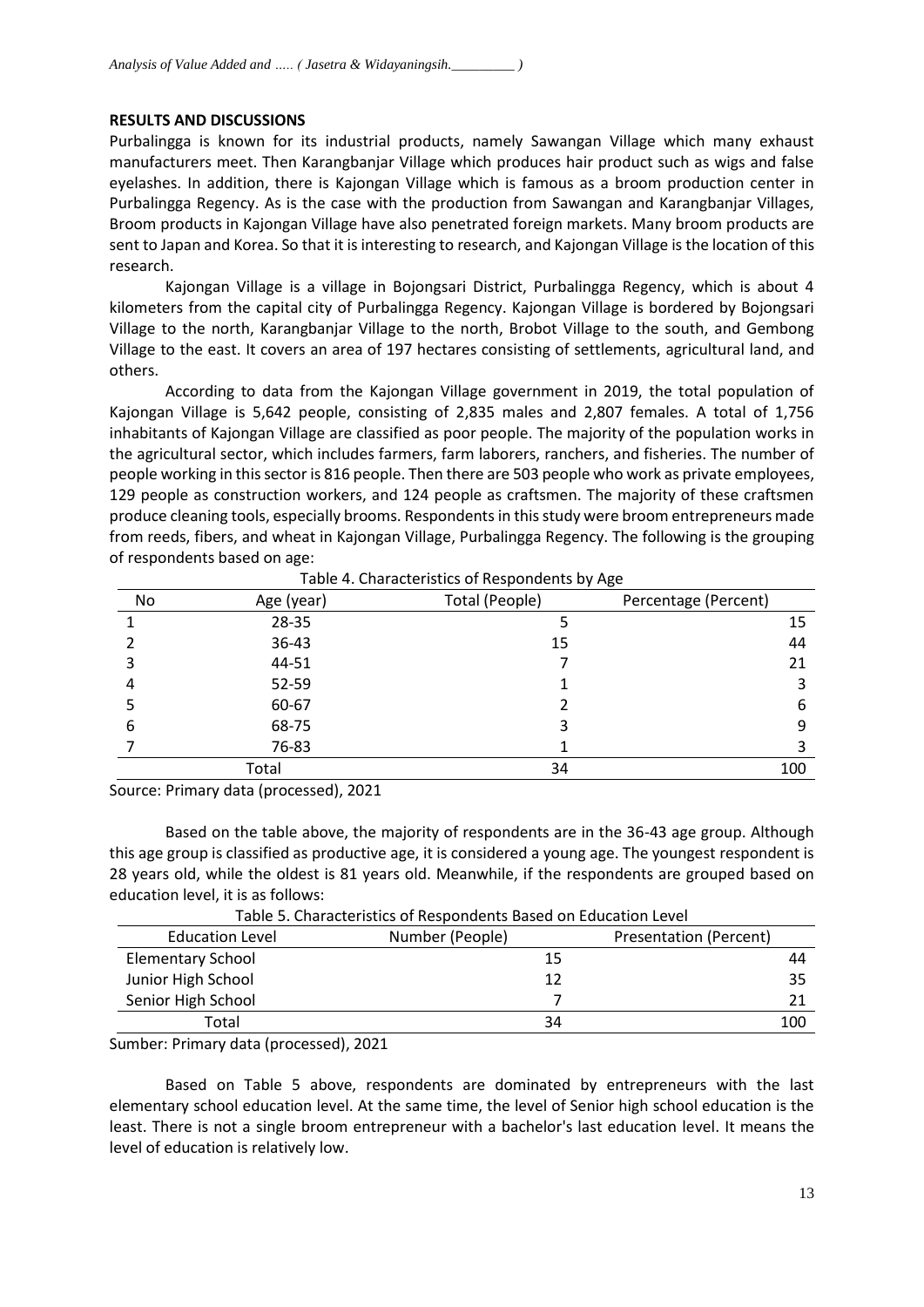| No           | Output, Input, Price                   | Gelagah   | ljuk      | Hamada     |
|--------------|----------------------------------------|-----------|-----------|------------|
| $\mathbf{1}$ | Production output (units/period)       | 47,284.00 | 12,570.20 | 29,900.00  |
| 2            | Raw material (kg/period)               | 7,880.70  | 2,514.00  | 5,840.00   |
| 3            | Labor (HOK/period)                     | 1,699.80  | 906.20    | 4,966.50   |
| 4            | <b>Conversion factor</b>               | 6.00      | 5.00      | 5.00       |
| 5            | Labor coefficient                      | 0.22      | 0.36      | 0.85       |
| 6            | Product Price (Rp/unit)                | 11,412.00 | 13,400.00 | 51,667.00  |
| 7            | The average wage (Rp)                  | 35,765.00 | 30,900.00 | 43,544.00  |
|              | Income                                 |           |           |            |
| 8            | Price of raw materials (Rp/kg)         | 22,529.00 | 10,240.00 | 26,000.00  |
| 9            | Price of additional materials (Rp)     | 25,650.00 | 32,009.50 | 48,829.40  |
| 10           | Product value (Rp/kg)                  | 68,472.00 | 67,000.00 | 258,335.00 |
| 11           | a. Value added (Rp/kg)                 | 20,293.00 | 24,750.50 | 183,505.60 |
|              | b. Value added ratio (%)               | 29.60     | 36.90     | 71.03      |
| 12           | a. Direct labor reward (Rp/kg)         | 7,868.30  | 11,124.00 | 29,395.80  |
|              | b. Direct labor reward ratio (%)       | 38.80     | 44.90     | 16.00      |
| 13           | a. Profit (Rp/kg)                      | 12,424.70 | 13,626.50 | 154,109.80 |
|              | b. Profit rate (%)                     | 61.20     | 55.10     | 84.00      |
|              | Remuneration for factors of production |           |           |            |
| 14           | Margin (Rp/kg)                         | 45,943.00 | 56,760.00 | 232,335.00 |
|              | a. Direct labor income (%)             | 17.10     | 19.60     | 12.70      |
|              | b. Other input contribution (%)        | 55.80     | 56.39     | 21.00      |
|              | c. Enterpreneur's profit (%)           | 27.00     | 24.00     | 66.30      |

# *Hayami Method Value Added Analysis*

Table 6.Results of Analysis of Value Added Methods of Hayami *Gelagah*, *Ijuk*, and Hamada Brooms

Source: Primary data (processed), 2021

The value added of 1 kg of broom raw materials in the form of reeds after going through the production process becomes six units of brooms, amounting to Rp20,293.00. At the same time, the value added ratio is 29.60%. The profit obtained by the *Gelagah* broom entrepreneur for every 1 kg of raw material when it has gone through the production process into a broom is Rp. 12,424.70 with a profit rate of 61.20%. The value added of broom raw materials in the form of 1 kg of palm fiber after going through the production process becomes five units of palm *Ijuk* broom, which is Rp. 24,750.50. The profit level obtained by the entrepreneur is Rp. 13,626.50 or 55.10%. The profit level obtained by the entrepreneur is Rp. 13,626.50 or 55.10%. The value added of 1 kg of raw material for hamada brooms in the form of wheat plants after going through the production process becomes five units of brooms, which is Rp. 183,505.60. At the same time, the value added ratio for wheat after being produced into brooms is 71.03%. Then the profit obtained by the Hamada broom entrepreneur from every 1 kg of wheat is Rp. 154,109.80 with a profit rate of 84%.

# *Revenue Contribution Analysis*

Income contribution calculation requires data on business income, non-business income, and total income from the broom entrepreneur who in this case isthe respondent. Operating income is obtained from total revenue minus production costs. Meanwhile, total income is the sum of operating income and non-business income.

The following is the calculation of the contribution of the *Gelagah* broom craft business income to the entrepreneur's household income in one year: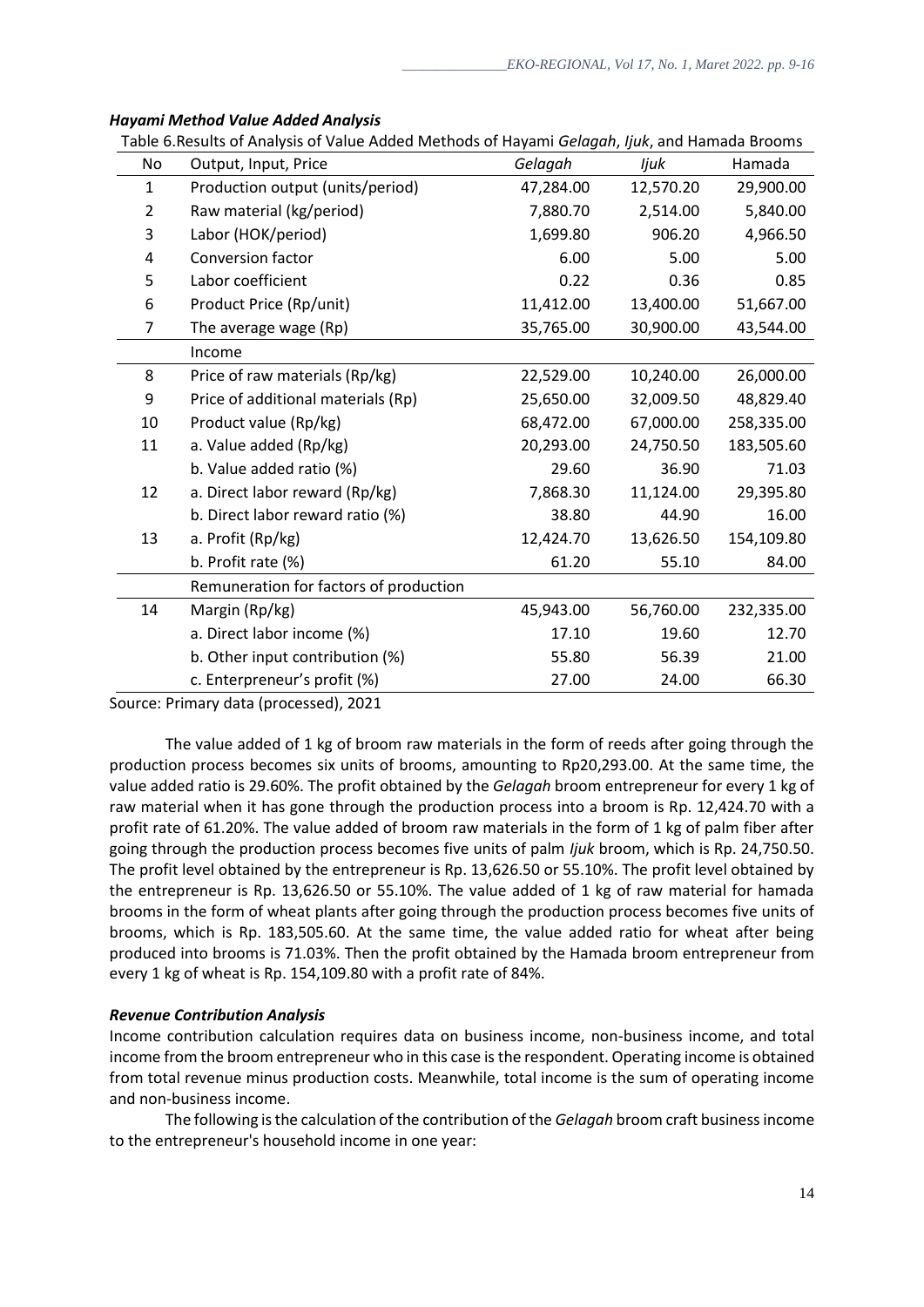$$
Contribution = \frac{94,790,161.5}{99,219,573.3} \times 100\%
$$
  
= 95.53 %

The calculation above shows that the operating income from producing Gelagah brooms is Rp. 94,790,161.5. Then non-business income amounted to Rp4,429,411.8. Meanwhile, the total income was Rp.99,219,573.3. So when calculated based on the formula above, the value is 95.53%. This means that 95.53% of the total income of *Gelagah* broom entrepreneurs in one year comes from the *Gelagah* broom production business they run.

The following is the calculation of the contribution of the *Ijuk* broom craft business income to the entrepreneur's household income in one year:

$$
Contribution = \frac{32,421,735.4}{35,932,935.4} \times 100\%
$$
  
= 90.23 %

The calculation above shows that the operating income from producing *Ijuk* brooms is Rp. 32,421,735.4. Then the non-business income of Rp3,511,200. Meanwhile, the total income was Rp. 35,932,935.4. So when calculated based on the formula above, the value is 90.23%. This means that 90.23% of the total income of *Ijuk* broom entrepreneurs in one year comes from the *Ijuk* broom production business they run.

The following is the calculation of the contribution of the Hamada broom craft business income to the entrepreneur's household income in one year:

$$
Contribution = \frac{904,814,386.1}{911,216,386.1} \times 100\%
$$
  
= 99.30 %

From the calculation above, it is known that the operating income from producing Hamada brooms is Rp. 904,816,386.1. Then non-business income of Rp. 6,400,000. Meanwhile, the total income was Rp.911,216,386.1. So when calculated based on the formula above, the value is 99.30%. This means that 99.30% of the total income of Hamada broom entrepreneurs in one year comes from the Hamada Broom production business they run.

Hamada brooms provide the largest revenue contribution compared to the other two types of brooms. The ratio of the value added generated from hamada brooms is the highest at 71.30%. Other types of brooms only have a ratio of 29.64% (*Gelagah* brooms) and 36.94% (*Ijuk* brooms). This means that for every Rp. 100 the value of the Hamada broom product produces the value added of Rp. 71.03 while the reed broom is Rp. 29.64 and Rp. 36.94 for the palm fiber broom. In addition, the Hamada broom has a wider market. This type of broom has covered foreign markets.

The results of this study are in line with research from Mesiyani & Suprehatin (2020), which shows that there is value added in the production process of handicraft products. The value added is obtained from the value of the product minus the price of raw materials and the price of additional raw materials. In addition, this study is also in line with research from Giyanto (2014), Wulandari *et al.* (2015), Sianturi and Tyas (2018), Aprianingsih and Kurniawan (2019), Erfani *et al.* (2020), Khasanah and Asytuti (2020), Sutrisna (2021) which concludes that there is value added and a large contribution to household income from the production of a craft. Furthermore, research from Amalia (2020) is also in line with this research which shows that the broom craft business in Kajongan Village has a major contribution to the economy of the Kajongan Village community. However, the focus of this research is more on the contribution to the household income of broom entrepreneurs.

# **CONCLUSIONS**

Based on the results of the analysis in this study which aims to analyze the value added and contribution of the broom craft business to the household income of entrepreneurs in Kajongan Village, it can be concluded as follows: